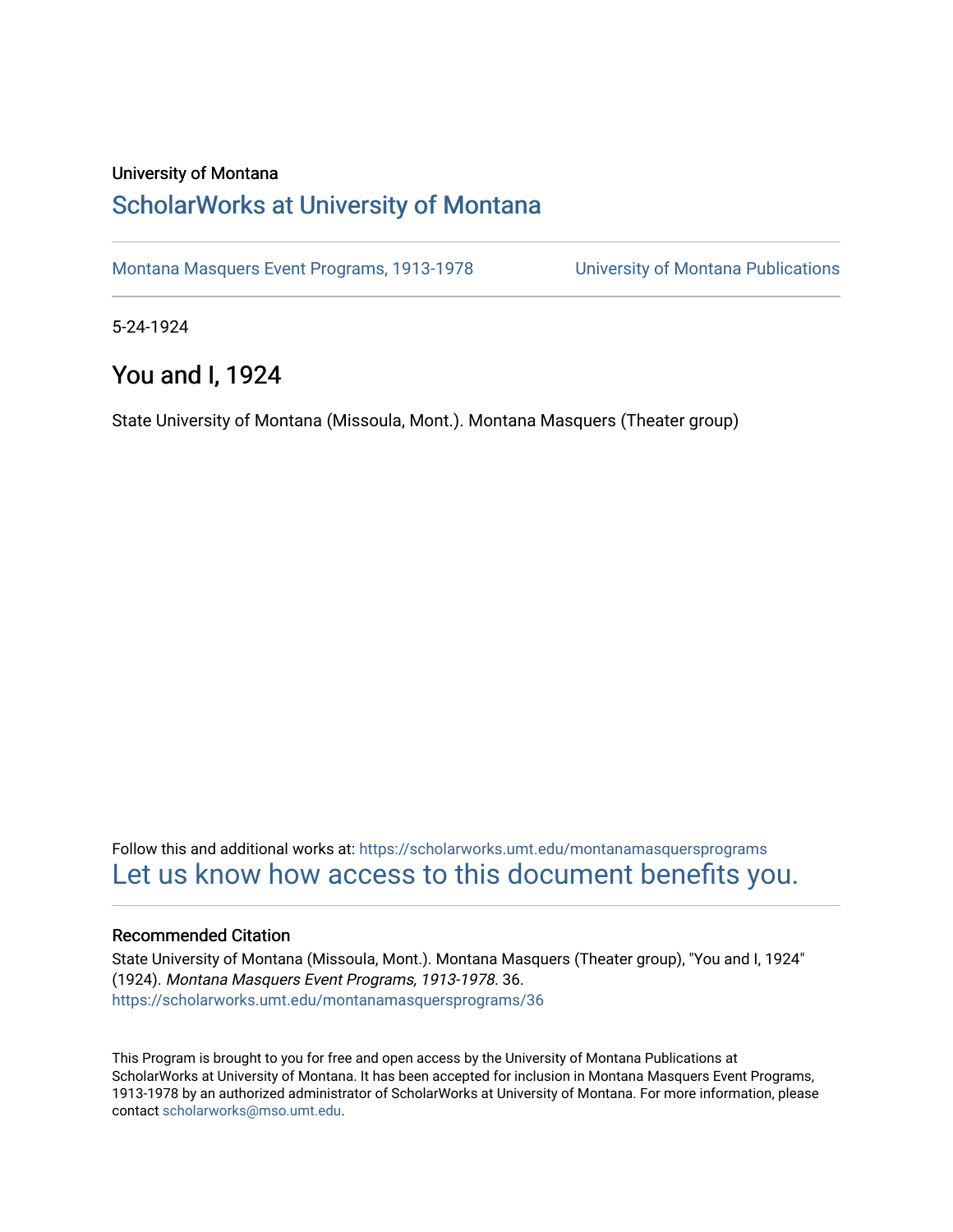**SEASON 1923-1924** 

auching

Programs - Masquers

Hay 24, 1824

## ROGER WILLIAMS

## **PRESENTS**

## **MAURICE BROWNE**

### WITH

## The Montana Masquers

 $-IN-$ 

# "You and J"

By Philip Barry



The Wilma Theatre Saturday, May 24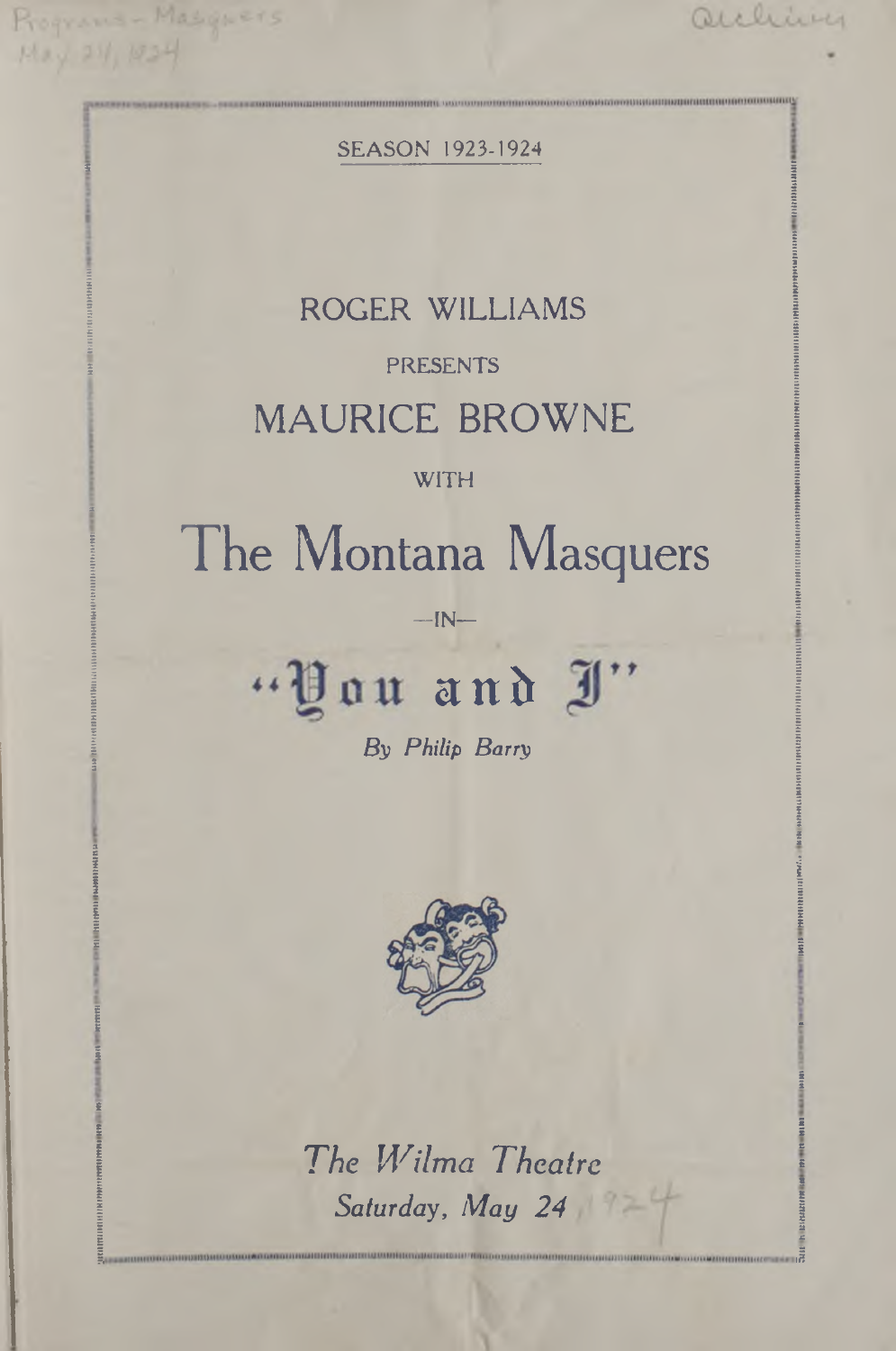### THE RECORD OF FOUR SEASONS—1920-1924

| Seven Keys to Baldpate. George M. Cohan.                                       |  | On tour              |
|--------------------------------------------------------------------------------|--|----------------------|
| The Thief <b>Excession Commission</b> Henri Bernstein                          |  |                      |
|                                                                                |  | In one act           |
| The Lost Silk Hat. Lord Dunsany.                                               |  |                      |
|                                                                                |  |                      |
| The Six Who Pass. Stuart Walker.                                               |  |                      |
| Her Husband's Wife Augustus Thomas.                                            |  | On tour              |
| Clarence Booth Tarkington.                                                     |  | On tour              |
| Maitre Patelin Maitre Patelin Author unknown, 1483.                            |  |                      |
|                                                                                |  |                      |
|                                                                                |  | In two acts          |
|                                                                                |  |                      |
| He who Gets Slapped (1) <b>Andreyev</b> , with Maurice Browne and              |  |                      |
|                                                                                |  | Ellen Van Volkenburg |
| Riders to the Sea Synge.                                                       |  |                      |
|                                                                                |  | Two scenes           |
| The Tragedy of Nan Masefield.                                                  |  |                      |
| The Piper Josephine P. Peabody.                                                |  |                      |
|                                                                                |  | On tour              |
| The Flitch of Bacon Florence Hinckley.                                         |  |                      |
| The Stranger Strindberg.                                                       |  |                      |
| Where But in America? Wolfe.                                                   |  |                      |
| Modesty <b>Modesty Modesty Modesty Modesty Modesty Modesty Modesty Modesty</b> |  |                      |
|                                                                                |  |                      |
| The Old Lady Shows Her Medals Barrie.                                          |  |                      |
| Loyalties (2) Calsworthy.                                                      |  |                      |
| The Mollusc <b>Example 20</b> Davies.                                          |  | Four performances    |
| The Dover Road (3) A. A. Milne. With Mr. Williams. On tour                     |  |                      |
|                                                                                |  |                      |
|                                                                                |  | Three performances   |
|                                                                                |  |                      |
| The Mountains Thomas Wolfe.                                                    |  | Three performances   |
| The Last of the Lowries. Paul Greene.                                          |  | Two performances     |
| Mis' Mercy Louise Bray.                                                        |  | Two performances     |
|                                                                                |  |                      |
|                                                                                |  |                      |
|                                                                                |  |                      |
| Spreading the News Lady Gregory.                                               |  |                      |
|                                                                                |  |                      |
| the company of the company of the                                              |  |                      |

The first time in America. 2. The first time outside New' York. 3. The first time in Montana.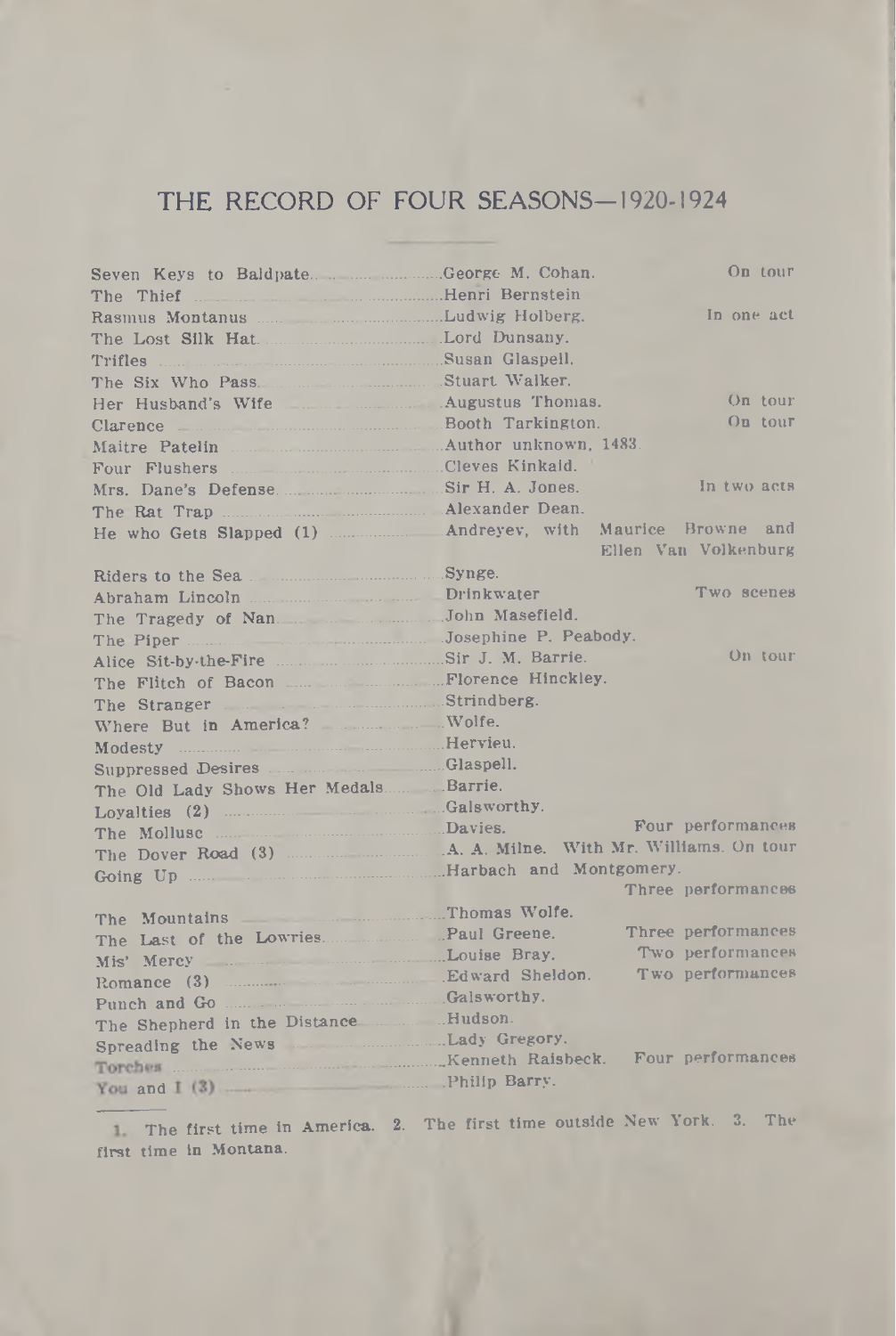### **THE MONTANA MASQUERS COMPANY**

### **ACTING**

Helen Ramsay Edna Morris Florence Sanden Joseph Sweeney Salome Torrance Gladys Price Roger Fleming Nan Walsh Sam Goza Ralph Edgington Russell Niles Martin Hudtloff Katherine Roach Helena Badger Albert Stark Thomas Long Richard Crandall Audrey Allen

Mary Fleming Florence Melchoir Robert Harper William Edgington Jean Haviland E. Tanner Johnson

#### PRODUCING

Victoria Mosby Claude Meredith William Hughes Philip Ring Verne Needham Helen McGregor Evan Reynolds Katherine Roach

Newell Robertson Kenneth Mulholland Harold Reely **Helen** Carmen

The Montana Masquers desire to give to the people of Missoula, and as far as possible on tour in Montana, artistic productions of noteworthy plays; to encourage the writing of original plays by maintaining an experimental theatre for such productions; to train dramatic coaches to aid community theatres.